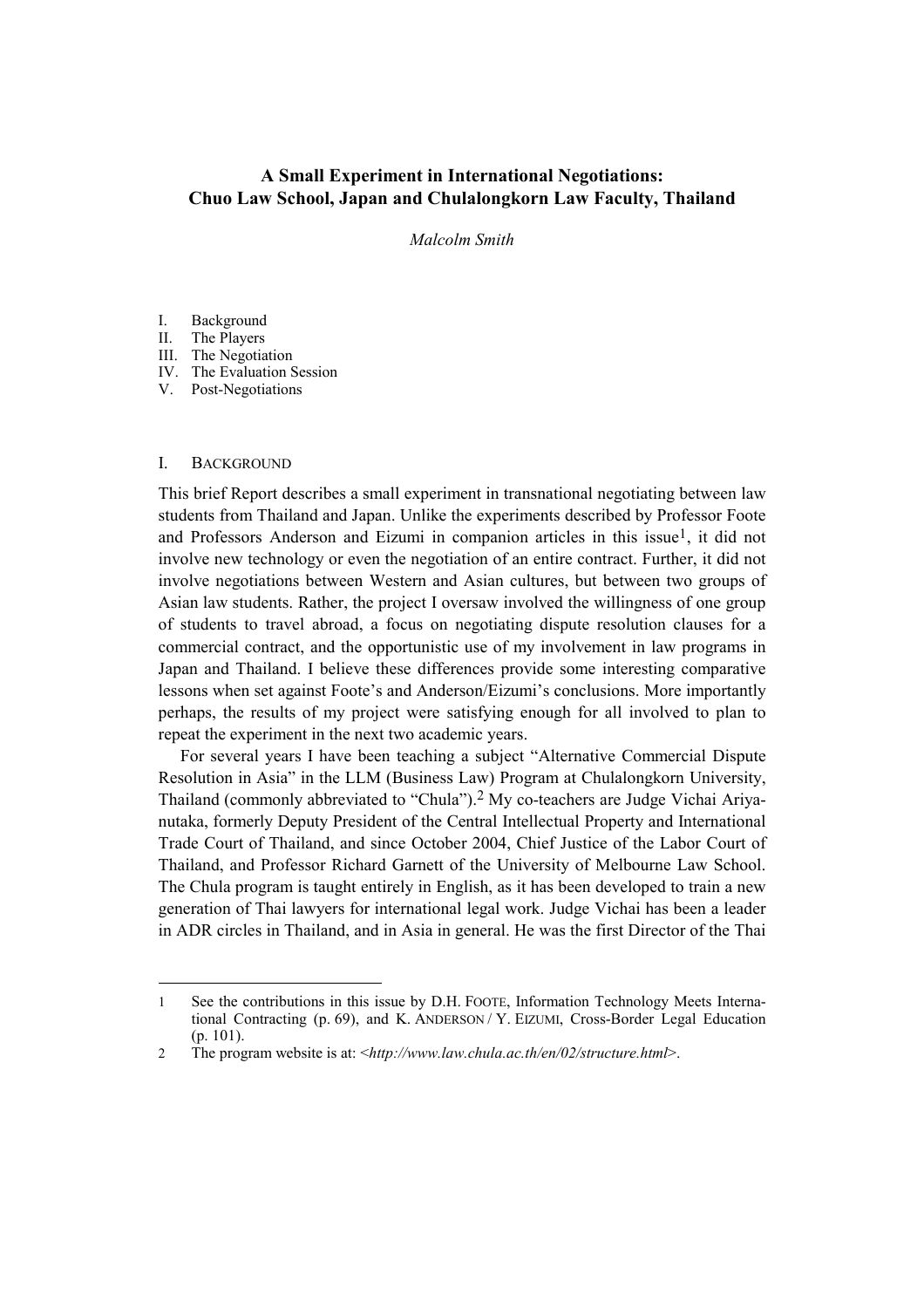Ministry of Justices' Arbitration Office, now more widely known as the Thai Arbitration Institute. Professor Garnett specializes in International Commercial Law.

I have always tried to include a practical element in my part of the subject, usually in the form of class presentations in a classroom mini-conference on ADR. In December 2004, I had the opportunity to try something a little more ambitious. In April 2004, I joined the new Chuo Law School, to be part of the experiment in graduate legal education which began in Japan in 2004. On that day 68 new graduate Law Schools began operations as part of a restructuring of legal education and admission to practice in Japan.[3](#page-1-0) In mid-year we were asked for suggestions for international programs for our students as part of a grant application for "Good Practice" programs to be funded by the Ministry of Education, Science and Culture. I contacted Chulalongkorn Law Faculty and they readily agreed to allow me to bring students from Japan to participate in my segment of the Chula subject. We adjusted the curriculum of one of my Chuo subjects to parallel the Chula ADR syllabus and so allow Chuo students to include the Chula experience in their course credits.

In the meantime, I had been asked to participate as an assessor in the third Intercollegiate Negotiation and Arbitration Competition in Japan. This is a relatively new competition between teams from law faculties which spend a weekend first putting their cases in the arbitration of an international business dispute and then negotiating a settlement.[4](#page-1-1) It inspired me to think about using a negotiation segment in my ADR subject at Chulalongkorn.

# II. THE PLAYERS

 $\overline{\phantom{a}}$ 

To the delight of my Chuo colleagues and myself, twenty-seven Chuo Law students signed up for the Bangkok experience. This turned into a logistical issue when it transpired that only six Chulalongkorn students had signed up for the subject. More of that later. The Chuo students were either in the second year of the program, and were already graduates of an undergraduate law faculty, or were at the end of their first year, having graduated from a faculty other than law, or in some cases from a law faculty. There were some mature age students with commercial experience, as the first year of the Japanese Law Schools had attracted some interesting people looking for a career

<span id="page-1-0"></span><sup>3</sup> A great deal has already been written on this development. My own thoughts, along with two of my Chuo colleagues, are set out in OMURA / OSANAI / SMITH, Japan's New Legal Education System: Towards International Legal Education?, in: International Consortium on Legal Education, Second Annual Conference "Internationalization of Legal Education", Yeditepe University, Turkey, July 3-6, 2005 (on file with author).

<span id="page-1-1"></span><sup>4</sup> A home page for this Competition may be found at *[http://www.osipp.osaka-u.ac.jp/inc/](http://www.osipp.osaka-u.ac.jp/inc/ comp3rd) [comp3rd>](http://www.osipp.osaka-u.ac.jp/inc/ comp3rd),* and the problem can be accessed at *<http://www.osipp.osaka-u.ac.jp/inc/ comp3rd/problem\_e1109.pdf*> (trans. ANDERSON).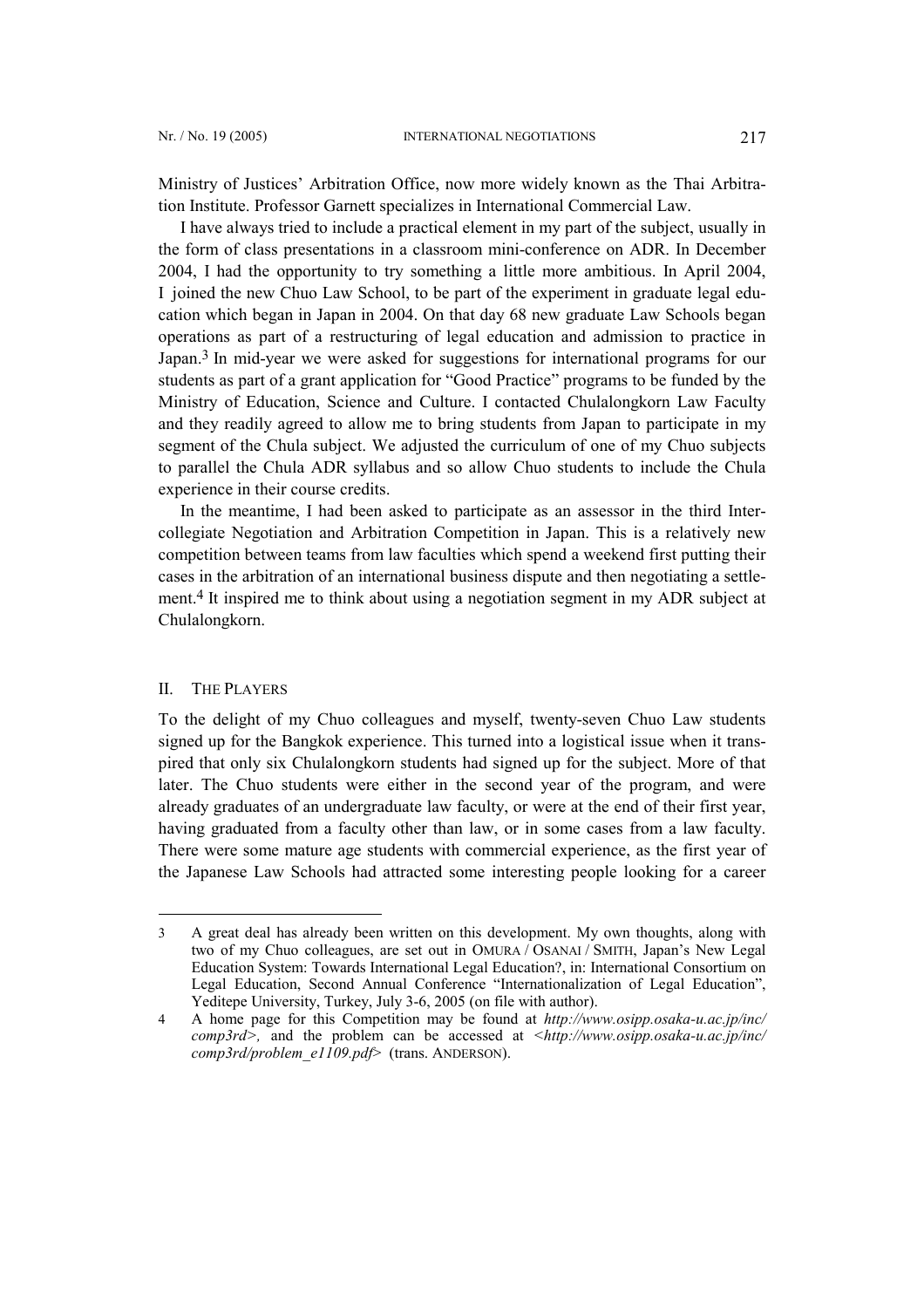change. The Chulalongkorn participants were all law graduates, including one graduate from the Philippines. Several were working in law offices, one worked for the government, and several had just finished their undergraduate programs.

### III. THE NEGOTIATION

To prepare the Chuo students, I held three hours of classes in Tokyo and then a three hour session in Bangkok before we joined with the Chula students. In those sessions, we reviewed Japanese ADR law, and introduced the students to Thai ADR law.

I arrived in Bangkok several days before the Chuo students and had two three-hour sessions with the Chulalongkorn students in which we covered the same material. Both countries had recently adopted the UNCITRAL Model Law on International Commer-cial Arbitration<sup>[5](#page-2-0)</sup> – Thailand in 2002 and Japan in March 2004 – so there was a good basis for comparative discussions.

Following the separate sessions, we had our first three-hour joint class on ADR developments in China, Hong Kong and Singapore. At the end of the joint session I distributed a negotiation problem and divided the Thai students into two negotiating teams of three members each. Since the negotiation was to be in English, and many of the Japanese students lacked confidence, we selected two Japanese teams with three lead negotiators, and the rest of the Japanese members provided advisory support. The teams then had a rest day to prepare themselves, and we held two separate, parallel negotiation sessions for two hours on our last day, followed by an hour of class evaluation and discussion.

Unlike the Intercollegiate negotiation competition, which had extensive facts and an extensive contract, I asked my teams to focus only on negotiating suitable ADR clauses for a Japan-Thai joint venture (JV) that was to use Japanese technology in establishing a manufacturing plant in Thailand to export the product to China. The teams had to consider appropriate clauses for a JV contract and for the export contracts. At the last minute I withdrew a technology transfer agreement from discussion due to lack of time. The class material had all the necessary information to assist the teams in dealing with possible cultural, practical and legal issues. Since the focus was on the ADR clause, an extensive amount of information about the business background of the parties, or the transaction, was not necessary. Participants were asked to note when such information might have affected the negotiation.

I also made clear at the outset that there would be no losers. Since this was a negotiation about how to settle possible future problems, there could be no "right" answer, so long as they discussed the options.

l

<span id="page-2-0"></span><sup>5</sup> UNCITRAL Model Law on International Commercial Arbitration. For the text and the status of the Model Law see: <*http://www.uncitral.org/uncitral/en/index.html*>.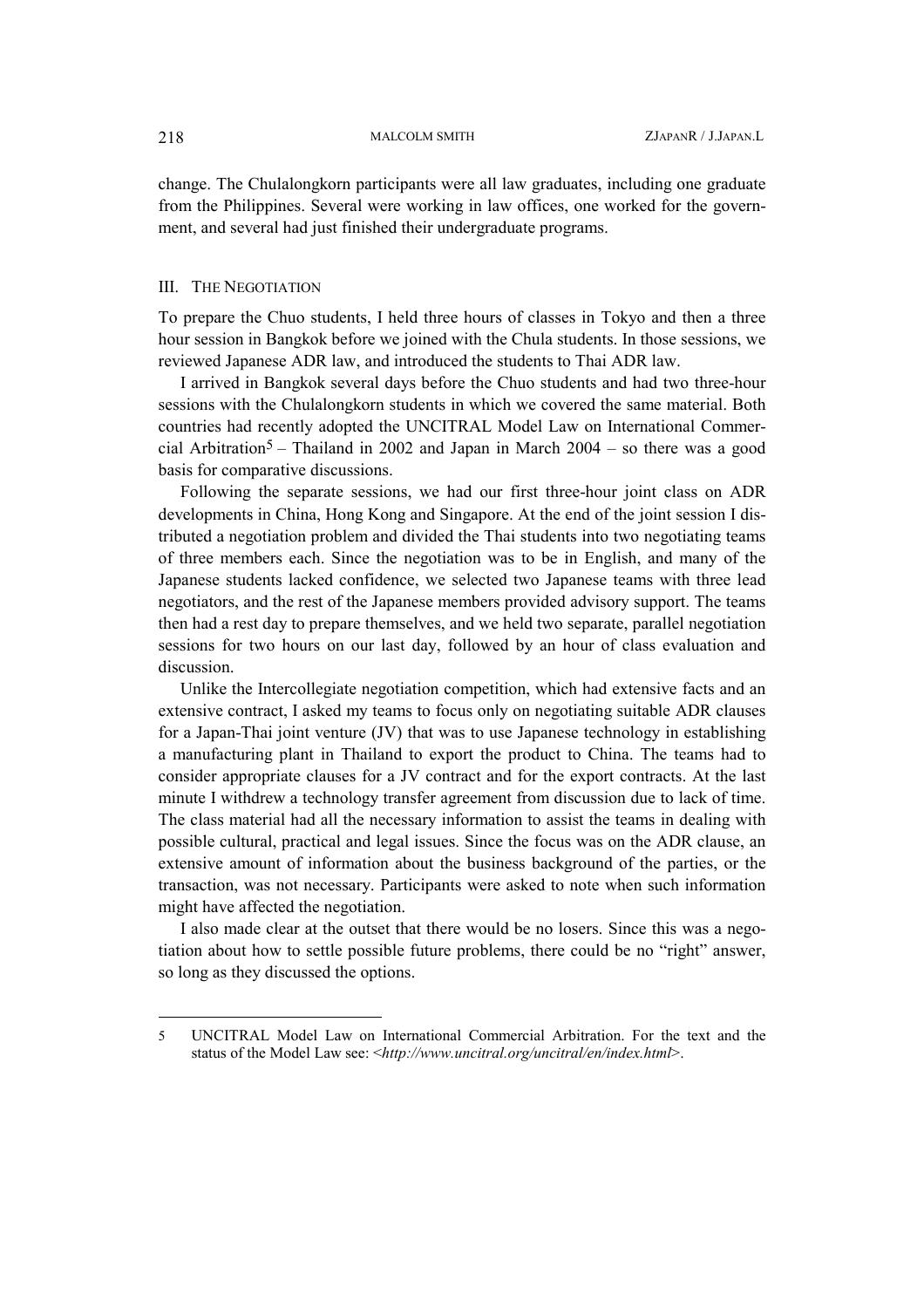#### IV. THE EVALUATION SESSION

The final hour proved to be very valuable. It became clear that an actual negotiation had forced the participants to think through what was involved in each of the main ADR processes, and to consider why one process might be more appropriate than another. Negotiation, mediation, conciliation and arbitration were no longer mere words. Further, the negotiation forced the parties to justify their requests on choice of law and choice of venue issues, as well as consider the merits of the New York Convention 1958.[6](#page-3-0) We also had the results of two separate negotiations on the same facts to compare. This resulted in a last minute "reality check" for the teacher, since one negotiation had concluded with a perhaps circular agreement to arbitrate followed by an agreement to go to court if either party was unhappy with the arbitration decision. We spent the last part of the class discussing just what ADR means!

I included an optional question on the Chulongkorn exam paper, held in January 2005, which invited the students to discuss the most important legal issues that had arisen during the negotiation session. I received one thoughtful answer, which touched on the points I hoped would have been considered. It was interesting that in an earlier part of their subject the Chula students had been introduced to some of the literature on negotiations. In observing the two negotiations, it did seem that the Japanese students were more inclined to argue for positions, rather than to try to discover the other party's real interest. The Chula students were better prepared in this regard, and I will revise my approach with the Japanese group for 2005 and 2006, as happily we have funding support to continue the experiment.

### V. POST-NEGOTIATIONS

 $\overline{\phantom{a}}$ 

The program concluded with a joint lunch. It was very gratifying to see the extent to which in only three days the two groups of students had built up a mutual interest and regard. In particular, it was rewarding to observe the attempts by many of those Japanese students who had been worried about their English to engage in conversations with their Thai counterparts. I hope in future years to even up the numbers to enhance the experience even further. However, I am persuaded that the experience of actual negotiations broke down many barriers very quickly.

The willingness of the Japanese students to invest in an international experience was important in the context of the demand for subjects in the new Law School (*hôka daigakuin*) curriculum that are not covered by the new Bar Exam in Japan. The fear has

<span id="page-3-0"></span><sup>6</sup> 1958 Convention on the Recognition and Enforcement of Foreign Arbitral Awards – the "New York" Convention. For the text and the status of the New York Convention see <*http://www.uncitral.org/uncitral/en/uncitral\_texts/arbitration/NYConvention.html*>.